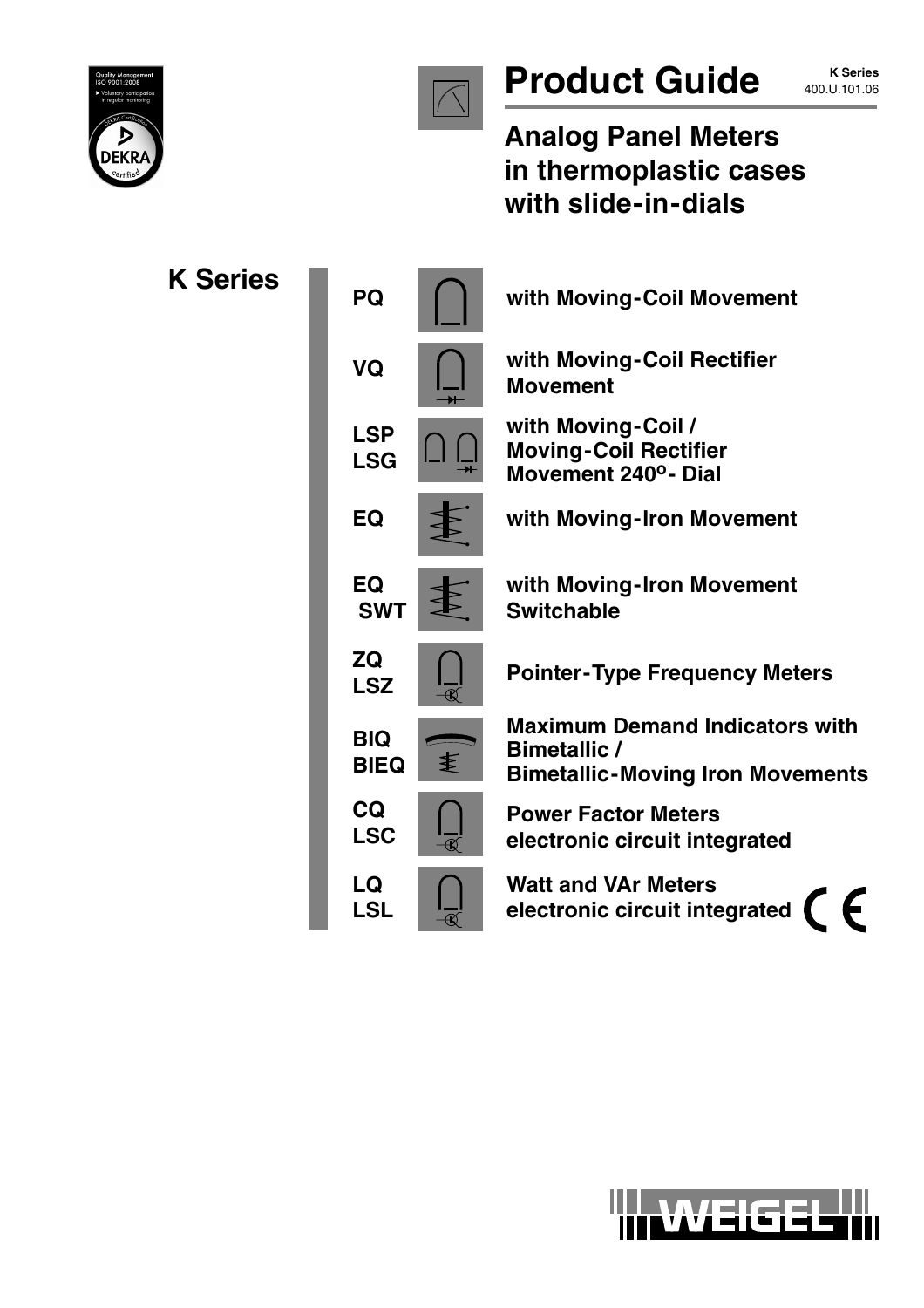## **General Data**

**Analog Panel Meters in thermoplastic cases with slide-in-dials**

for use on transducers/shunts/transformers

#### **Application**

for standard applications in switchboard, generating set and control panel production **for mounting in** switchboards machine tools mosaic grid panels for measuring **DC** current or DC voltage, AC current or AC voltage, frequency. thermal maximum demand, power factor, active / reactive power

### **Technical Data**

**connection** direct or

| dial                           | interchangeable<br>lettering possible to special order                                            |                                           |                                   |                                                    |
|--------------------------------|---------------------------------------------------------------------------------------------------|-------------------------------------------|-----------------------------------|----------------------------------------------------|
| pointer                        | bar / knife-edge pointer                                                                          |                                           |                                   |                                                    |
| pointer (LS.)                  |                                                                                                   |                                           |                                   | bold bar pointer (with knife - edge for class 1.0) |
| pointer deflection             | $0240^{\circ}$ (LS.)                                                                              | $0$ 90 $^{\circ}$ (all meters except LS.) |                                   |                                                    |
| case                           | according to DIN IEC 61 554<br>square form<br>stackable<br>suitable for use in mosaic grid panels |                                           |                                   |                                                    |
|                                |                                                                                                   | polycarbonate, flame-retardant            |                                   |                                                    |
| window                         | exchangeable                                                                                      |                                           | glass or non-glaring glass option |                                                    |
| bezel                          | detachable.<br>black or gray option                                                               |                                           |                                   |                                                    |
| position of use                | vertical, horizontal option<br>or to be specified between 15 to 165°                              |                                           |                                   |                                                    |
| panel fixing                   | swivel screw clamps,<br>spring clamps (except size 144)                                           |                                           |                                   |                                                    |
| terminal protection            | protective sleeves or<br>full sized rear cover option                                             |                                           |                                   |                                                    |
| marine application<br>option   | non-certified or<br>"Germanischer Lloyd" approbated option<br>(except size 48)                    |                                           |                                   |                                                    |
| dimensions (in mm)             | .Q 48 K .Q 72 K                                                                                   |                                           | .Q 96 K                           | .Q 144 K                                           |
| bezel                          | □ 48                                                                                              | $\square$ 72                              | $\square$ 96                      | $\square$ 144                                      |
| case                           | $\square$ 42.5                                                                                    | □ 66                                      | $\Box$ 90                         | $\square$ 136                                      |
| panel cutout                   | $\Box$ 45+0.6                                                                                     | $\square$ 68+0.7                          | $□ 92+0.8$                        | $\Box$ 138 <sup>+1</sup>                           |
| panel thickness                |                                                                                                   | ≤40 mm on all meter sizes                 |                                   |                                                    |
| climatic suitability           | climatic class 3<br>according to VDE/VDI 3540 sheet 2                                             |                                           |                                   |                                                    |
| operating temperature<br>range | $-10^{\circ}$ C  +23°C  +55°C                                                                     |                                           |                                   |                                                    |
| storage temperature<br>range   | $-25+65$ °C                                                                                       |                                           |                                   |                                                    |
| relative humidity              | $\leq$ 75% annual average, non-condensing                                                         |                                           |                                   |                                                    |
| mechanical load                |                                                                                                   |                                           |                                   |                                                    |
| shock                          | 15 g, 11 ms                                                                                       |                                           |                                   |                                                    |
| vibration                      | 2.5 g, 5  55 Hz                                                                                   |                                           |                                   |                                                    |

## **Short Form Data**

**Analog Meters with Moving - Coil Movement 90o- Dial**

**PQ 48 K PQ 72 K PQ 96 K PQ 144 K**



### **Functional Principle**

pivot and jewel moving-coil movement, core-magnet system

#### **Measuring Ranges**

| <b>DC current</b>                                 | 0  100 µA up to 0  100 A<br>(PQ 48 K up to 0  25 A)                                                                              |
|---------------------------------------------------|----------------------------------------------------------------------------------------------------------------------------------|
| DC voltage                                        | 0  60 mV up to 0  600 V<br>(PQ 48/72 K up to 0  250 V)                                                                           |
| for use on<br>transducer                          | 4  20 mA mechanically suppressed zero,<br>no zero adjustment<br>0/4  20 mA electrically suppressed zero,<br>with zero adjustment |
| for use with<br>external <b>shunt</b><br>accuracy | 0  60 mV or 0  150 mV<br>(scaling to DIN series)<br>class 1.5 acc. to DIN EN 60 051-1                                            |
| Others                                            |                                                                                                                                  |

#### **Others**

mounting depth 53 mm weight approx. PQ 48 K PQ 72 K PQ 96 K PQ 144 K<br>0.11 kg 0.15 kg 0.2 kg 0.25 kg 0.11 kg 0.15 kg **additional options** index marking pointer red, front adjustable

zero position centre zero or off-set zero increased sensitivity to 4 k $\Omega$ /V for voltmeters 1 ... 600 V to 10 k $\Omega$ /V for voltmeters 1.5  $\ldots$  150 V

*additional data* refer to Data Sheet No. 410.D.101.## *additional meters* **PSQ 48, PQ 72/96/144 RS** *with moving-coil* (M-Series, 90<sup>o</sup>-Dial)<br> *movement* refer to Data Sheet N *movement* refer to Data Sheet No. 010.D.101.## **LSP 48/72/96/144** (M-Series, 240<sup>o</sup>-Dial) refer to Data Sheet No. 011.D.101.## **P 48/72/96/144 PrS** (edgewise meters) refer to Data Sheet No. 010.D.201.## **MP 48x24/72x24/96x24, P 144x36** (slim edgewise meters) refer to Data Sheet No. 010.D.301.##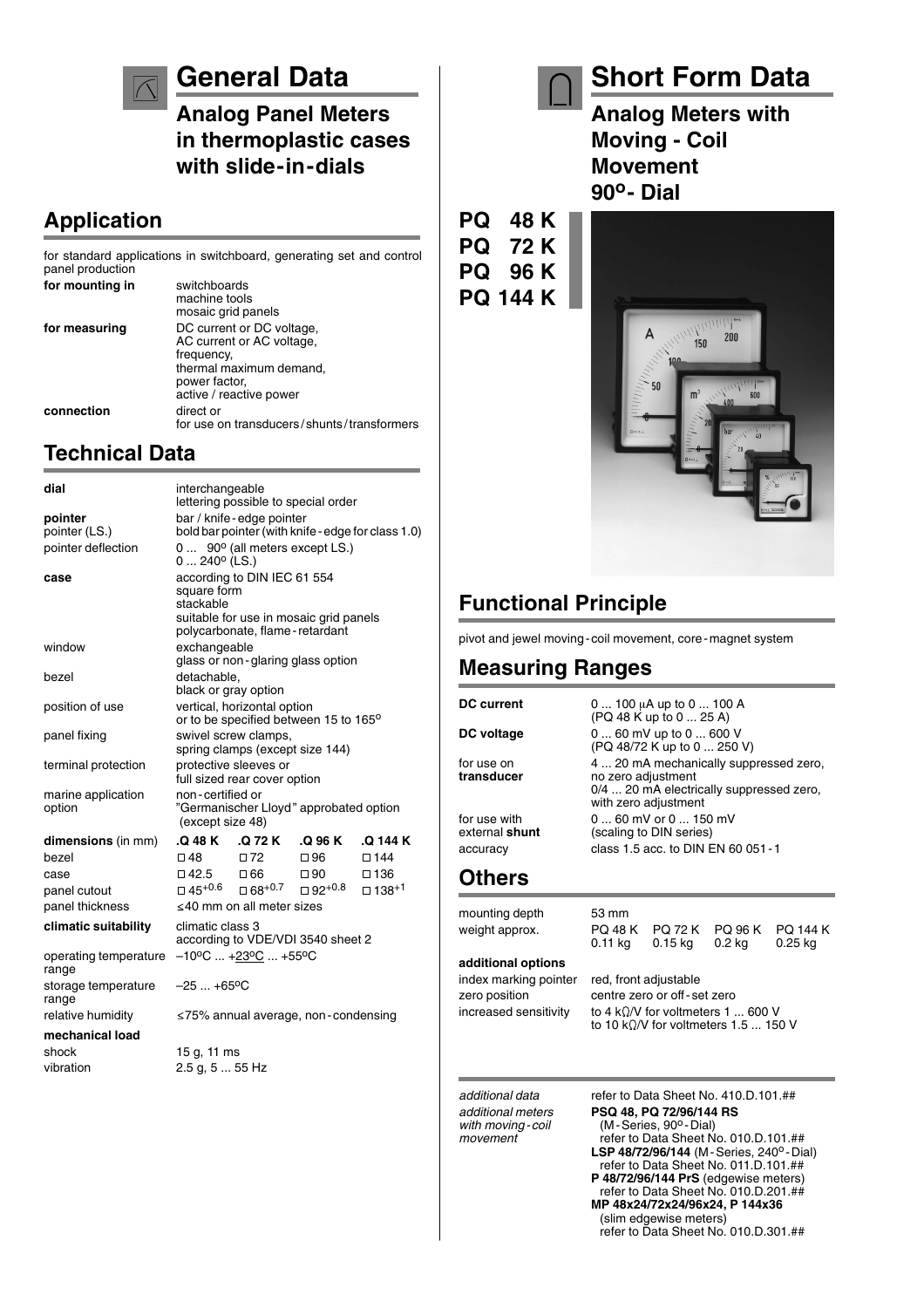

### **Functional Principle**

pivot and jewel moving-coil movement; series-connected rectifier incorporated

#### **Measuring Ranges**

**AC current** 0 ... 10 mA up to 0 ... 100 mA **AC voltage** 0 ... 6 V up to 0 ... 600 V (VQ 48/72 K up to 0 ... 500 V) frequency range 40 Hz ... 50 Hz ... 10 kHz accuracy class 1.5 acc. to DIN EN 60 051-1

**Others**

same as PO 48/72/96/144 K

*additional data* refer to Data Sheet No. 415.D.101.## *additional meters* **GSQ 48, GQ 72/96/144 RS** with moving-coil (M-Series, 90<sup>o</sup>-Dial)<br>
rectifier movement refer to Data Sheet N *rectifier movement* refer to Data Sheet No. 015.D.101.## **LSG 48/72/96/144** (M-Series, 240o -Dial) refer to Data Sheet No. 016.D.101.## **G 48/72/96/144 PrS** (edgewise meters) refer to Data Sheet No. 015.D.201.## **MG 48x24/72x24/96x24, G 144x36** (slim edgewise meters) refer to Data Sheet No. 015.D.301.##

**Short Form Data Analog Meters with Moving - Coil / Moving - Coil Rectifier Movement 240o- Dial**

**LSP 72 K LSP 96 K LSG 72 K**

**LSG 96 K**



## **Functional Principle**

LSP : pivot and jewel moving-coil movement, swivel-coil system<br>LSG :  $\sim$  rectifier incorporated  $\sim$  rectifier incorporated

### **Measuring Ranges**

**LSP 72/96 K DC current** 0 ... 100 µA up to 0 ... 4 A **DC voltage** 0 ... 60 mV up to 0 ... 600 V (LSP 72 K up to 0 ... 250 V) for use on 4 ... 20 mA mechanically suppressed zero,<br>transducer on zero adjustment **transducer** no zero adjustment 0/4 ... 20 mA electrically suppressed zero, with zero adjustment for use with 0 ... 60 mV or 0 ... 150 mV<br>external **shunt** (scaling to DIN series) (scaling to DIN series) **LSG 72/96 K AC current** 0 ... 100  $\mu$ A up to 0 ... 5 A for use on **transformer**  $0 \dots 1$  A or  $0 \dots 5$  A  $\prime$ <sup>\*</sup>)<sup>\*\*</sup>) **AC voltage** 0 ... 1.5 V up to 0 ... 600 V (LSG 72 K up to 0 ... 500 V) for use on **transformer** 0 ... 100 V or 0 ... 110 V \*) \*) scaling to DIN series; no overload range \*) optional: with overload range frequency range voltage 40 Hz ... 50 Hz ... 10 kHz<br>current 50 Hz (others on request) 50 Hz (others on request) accuracy class 1.5 or as an option class 1.0

### **Others**

mounting depth 53 mm weight approx. LSP/G 72 K LSP/G 96 K<br>0.25 kg 0.3 kg 0.3 kg

#### **additional options**

special measuring ranges, range adjustment, expanded scale, increased sensitivity, calibration to a firm internal resistance value or a lead resistance deviating from standard, off-set zero, coloured scales, dial illumination and others

 $0.25$  kg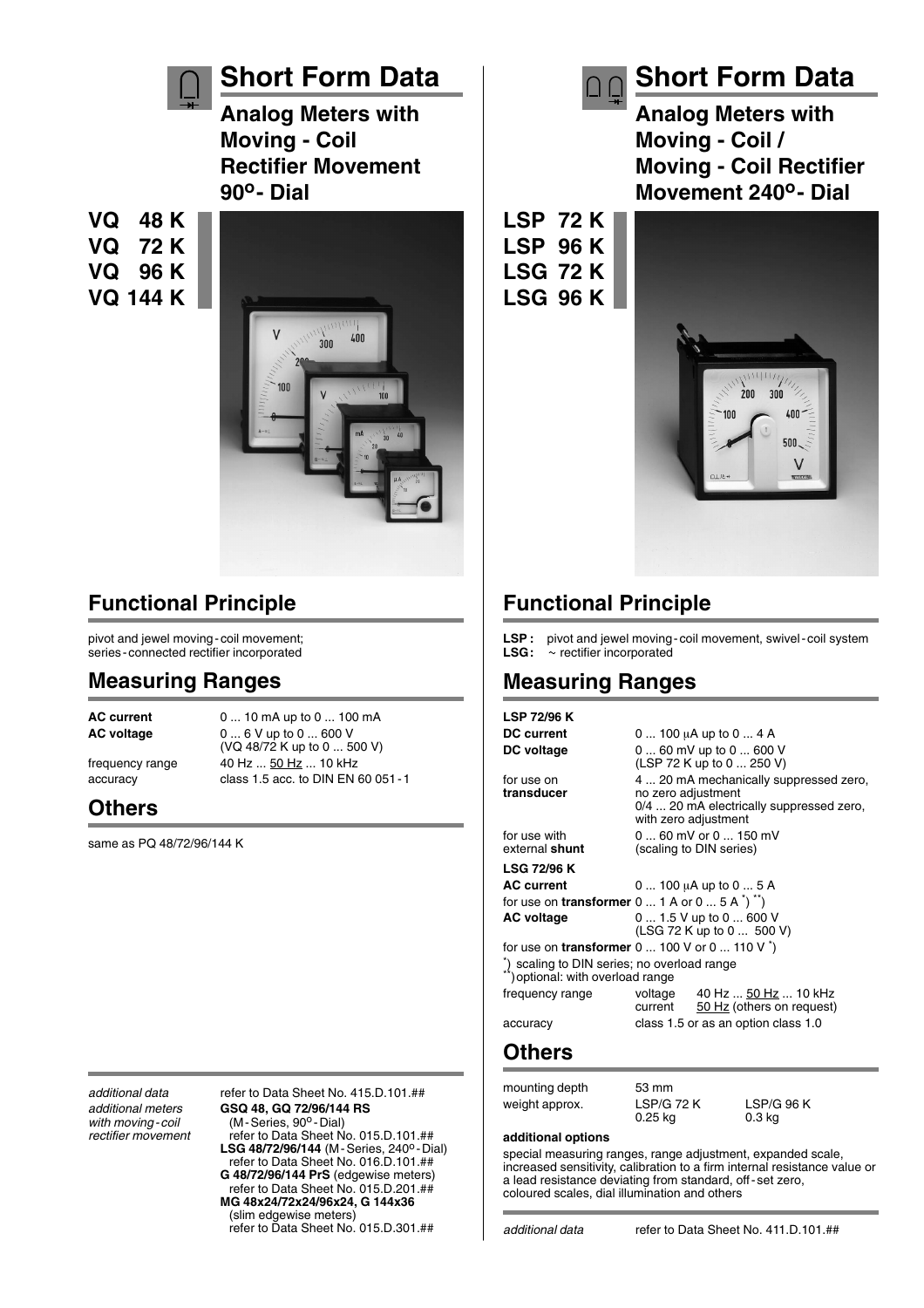

**Short Form Data**

**Analog Meters with Moving - Iron Movement 90o- Dial**

**EQ 48 K EQ 72 K EQ 96 K EQ 144 K**



### **Functional Principle**

pivot and jewel moving-iron movement, silicon oil damped

### **Measuring Ranges**

| <b>AC current</b>           | 0  1/2 A up to 0  100/200 A<br>(EQ 48 K up to 0  25 / 50 A) *) **)                                                                                                                       |
|-----------------------------|------------------------------------------------------------------------------------------------------------------------------------------------------------------------------------------|
| for use on CT               | $0 N/1/2 A$ or $0 N/5/10 A^{\dagger}$ <sup>*</sup> )                                                                                                                                     |
| <b>AC voltage</b>           | 0  60 V up to 0  600 V<br>(EQ 48 K up to 0  500 V)                                                                                                                                       |
| for use on VT               | 0  100 / 120 V or 0  110 / 132 V $\tilde{ }$ )<br>*) scaling to DIN series with overload scaling<br>**) optional: without overload range or<br>with overload range 5 times rated current |
| power consumption           | <4.5 VA (voltmeters)<br><0.5 VA (ammeters $\leq$ 15A)<br><0.8 VA (ammeters >15A)                                                                                                         |
| frequency range<br>accuracy | $16^{2}/_{3}$ 100 Hz<br>class 1.5 acc. to DIN EN 60 051 - 1                                                                                                                              |

### **Others**

| mounting depth<br>weight approx. | 53 mm<br>EQ 48 K<br>0.1 ka | EQ 72 K<br>0.15 kg | EQ 96 K<br>0.2 ka | EQ 144 K<br>$0.25$ kg |
|----------------------------------|----------------------------|--------------------|-------------------|-----------------------|
| additional option                |                            |                    |                   |                       |

index marking pointer red, front adjustable

*additional data* refer to Data Sheet No. 420.D.101.## *additional meters* **WSQ 48, WQ 72/96/144 RS** *with moving-iron* (M-Series, 90<sup>o</sup>-Dial)<br> *movements* refer to Data Sheet N *movements* refer to Data Sheet No. 020.D.101.## **W 72/96/144 PrS** (edgewise meters) refer to Data Sheet No. 020.D.201.## **WQ 96/144 /2S** (M-Series, 2 movements) refer to Data Sheet No. 023.D.101.## **W 192 RnS/RhS** (M-Series, triple combination meters) refer to Data Sheet No. 050.D.251.##



## **Short Form Data**

**Switchable Meters with Moving - Iron Movement 90o- Dial**

**EQ 72 SWT EQ 96 SWT**



## **Functional Principle**

pivot and jewel moving-iron movement, silicon oil damped With the built-in 6 position switch, all voltages in a 4-wire 3-phase system can be measured.

### **Measuring Ranges**

| <b>AC voltage</b><br>for use on VT | 0500V<br>$0$ N/100 V $\dot{ }$ )                                                             |
|------------------------------------|----------------------------------------------------------------------------------------------|
|                                    | *) scaling to DIN series with overload scaling<br>full scale value $= 1.2$ times rated value |
| power consumption                  | $<$ 4.5 VA                                                                                   |
| frequency range                    | $16^{2}/_3$ 100 Hz                                                                           |
| accuracy                           | class 1.5 acc. to DIN EN 60 051 - 1                                                          |
| 6 switch positions                 | switch positions in a 4-wire 3-phase system<br>L1L3; L2L3; L1L2; L1N; L2N; L3N               |

 $0.19$  kg

#### **Others**

mounting depth 53 mm

weight approx. EQ 72 SWT EQ 96 SWT<br>0.19 kg 0.23 kg

*additional data* refer to Data Sheet No. 421.D.101.##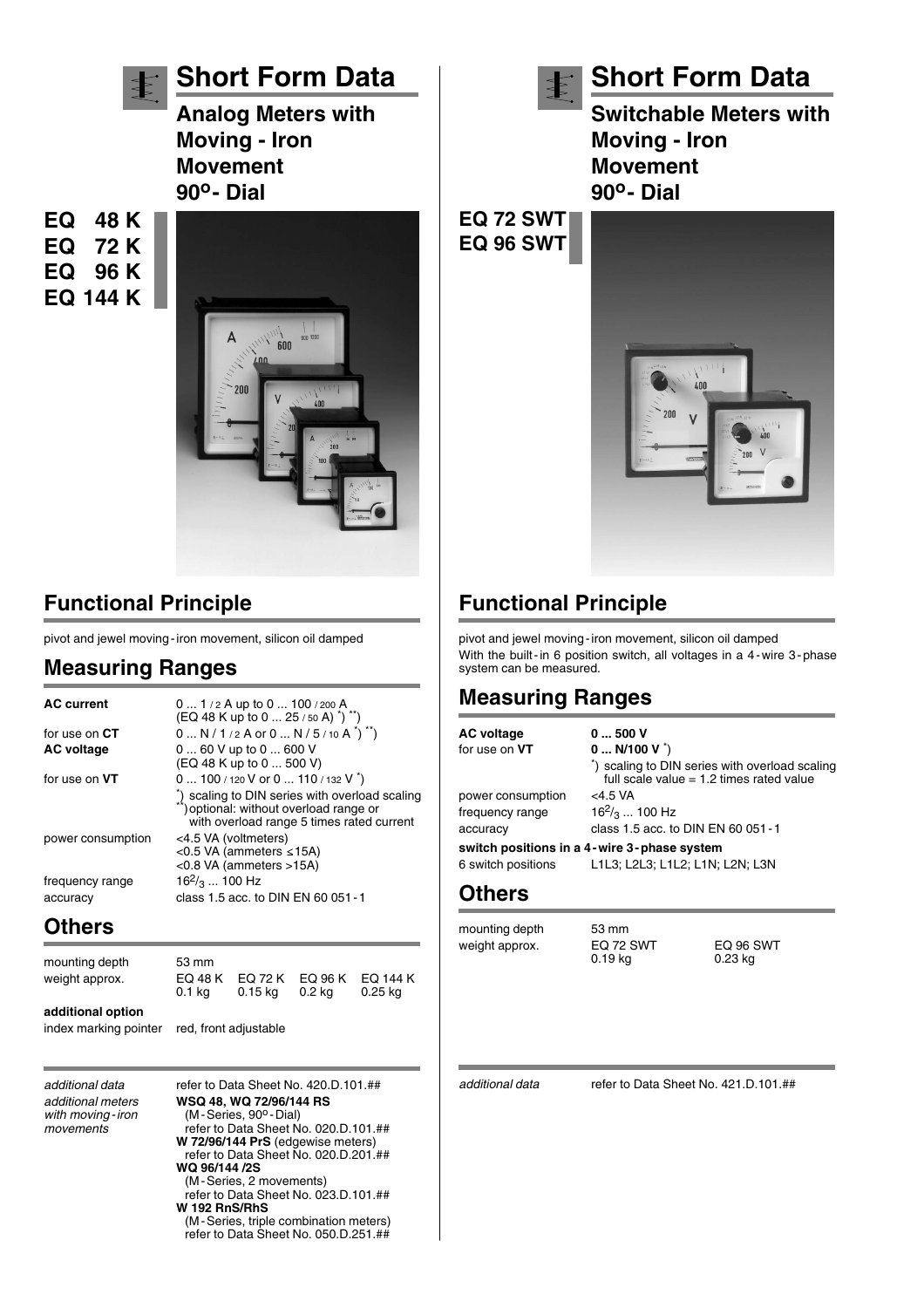

## **Short Form Data**

**Analog Meters Pointer - Type Frequency Meters 90o- or 240o- Dial**

**ZQ 48 K ZQ 72 K ZQ 96 K ZQ 144 K LSZ 96 K**



### **Functional Principle**

pivot and jewel moving-coil movement with integrated electronic circuit

### **Measuring Ranges**

**frequency range** 45 ... 50 ... 55 Hz

admissible voltage –15% ... +10% variation power consumption  $\leq 3$  VA accuracy class 0.5 acc. to DIN EN 60 051-1

48 ... 50 ... 52 Hz 55 ... 60 ... 65 Hz 58 ... 60 ... 62 Hz 180 ... 200 ... 220 Hz 360 ... 400 ... 440 Hz 380 ... 400 ... 420 Hz rated voltage 57.8 V up to 500 V ZQ 48 K 110 V only)

### **Others**

mounting depth 53 mm weight approx. ZQ 48 K ZQ 72 K ZQ 96 K ZQ 144 K LSZ 96 K 0.13 kg 0.3 kg 0.3 kg 0.3 kg **additional option** index marking pointer red, front adjustable (ZQ 48/72/96/144 K only)

*additional data* refer to Data Sheet No. 432.D.101.## *additional indicators* **FQ 48/72/96/144** (M-Series, *for frequency* vibrating reed frequency meters) refer to Data Sheet No. 030.D.101.## **FQ 96/144 /2** (M-Series, vibrating reed frequency meters with 2 movements) refer to Data Sheet No. 031.D.101.##

## **Short Form Data**

**Analog Meters Maximum Demand Indicators with Bimetallic / Bimetallic - Moving - Iron Movements**

**BIQ 48 K BIEQ 72 K BIQ 72 K BIEQ 96 K BIQ 96 K**



## **Functional Principle**

**BIQ 48/72/96 K** Bimetallic movement with resetable slave pointer **BIEQ 72/96 K** Bimetallic movement with resetable slave pointer + pivot and jewel moving-iron movement

### **Measuring Ranges**

| <b>Others</b><br>mounting depth                |                                                                               |                 | BIQ 48 K BIQ/BIEQ 72 K BIQ/BIEQ 96 K |  |
|------------------------------------------------|-------------------------------------------------------------------------------|-----------------|--------------------------------------|--|
| accuracy<br>bimetallic<br>moving-iron          | acc. to DIN EN 60 051 - 1<br>class 3 (referred to slave pointer)<br>class 1.5 |                 |                                      |  |
| frequency range                                | 50  100 Hz or optional calibration<br>to a definite frequency 100  1000 Hz    |                 |                                      |  |
| thermal time lag<br>(bimetallic)               | 15 min (standard)<br>8 min (optional))                                        |                 |                                      |  |
| moving-iron<br>(scaling with overload range)   | 0N/1/2A                                                                       |                 | 0N/5/10A                             |  |
| for use on CT<br>bimetallic                    | (scaling to DIN series)<br>$0 \dots N^{7} 1_{12} A$ or $0 \dots N/5$ /6 A     |                 |                                      |  |
| <b>AC</b> current<br>bimetallic<br>moving-iron | $01/1.2$ A or<br>01/2A                                                        | 05/6A<br>05/10A |                                      |  |

| mounting depth | <b>BIQ 48 K</b><br>48 mm  | BIQ/BIEQ 72 K BIQ/BIEQ 96 K<br>53 mm | 60 mm                          |  |
|----------------|---------------------------|--------------------------------------|--------------------------------|--|
| weight approx. | <b>BIQ 48 K</b><br>0.1 kg | BIQ/BIEQ 72 K<br>0.2 ka              | BIQ/BIEQ 96 K<br>$0.26/0.3$ kg |  |
| accessories    |                           | saturating current transformers      |                                |  |

*additional data* refer to Data Sheet No. 450.D.101.## *additional meters* **BI 72/96/144, BIW 96/144, BIW 72/96/144 GD** *(M-Series, 90<sup>o</sup>-Dial) movements* refer to Data Sheet No. 050.D.101.## **BI/BIW 192 RnS/RhS** (M-Series, triple combination meters) refer to Data Sheet No. 050.D.251.##